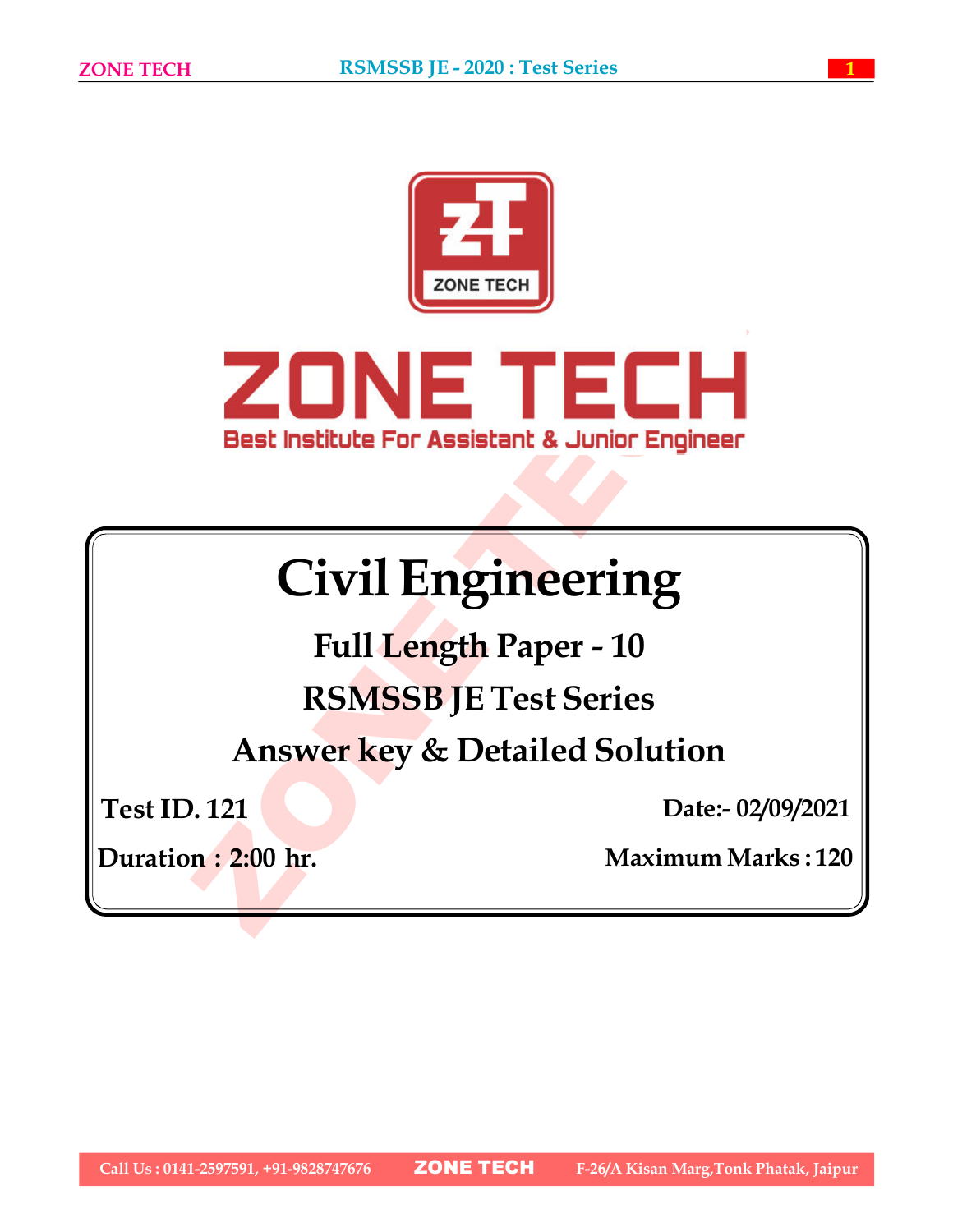| <b>ZONE TECH</b> |      |      |      |      |            | <b>RSMSSB JE - 2020 : Test Series</b> |      |      | $\overline{2}$ |
|------------------|------|------|------|------|------------|---------------------------------------|------|------|----------------|
| 1.               | 2.   | 3.   | 4.   | 5.   | 6.         | 7.                                    | 8.   | 9.   | 10.            |
| (b)              | (a)  | (c)  | (b)  | (a)  | (a)        | (a)                                   | (a)  | (d)  | (c)            |
| 11.              | 12.  | 13.  | 14.  | 15.  | <b>16.</b> | 17.                                   | 18.  | 19.  | 20.            |
| (a)              | (a)  | (d)  | (c)  | (c)  | (b)        | (c)                                   | (a)  | (d)  | (c)            |
| 21.              | 22.  | 23.  | 24.  | 25.  | 26.        | 27.                                   | 28.  | 29.  | 30.            |
| (c)              | (c)  | (d)  | (a)  | (a)  | (d)        | (c)                                   | (c)  | (c)  | (a)            |
| 31.              | 32.  | 33.  | 34.  | 35.  | 36.        | 37.                                   | 38.  | 39.  | 40.            |
| (c)              | (d)  | (b)  | (c)  | (a)  | (c)        | (a)                                   | (b)  | (b)  | (a)            |
| 41.              | 42.  | 43.  | 44.  | 45.  | 46.        | 47.                                   | 48.  | 49.  | 50.            |
| (a)              | (c)  | (c)  | (b)  | (d)  | (c)        | (a)                                   | (c)  | (d)  | (b)            |
| 51.              | 52.  | 53.  | 54.  | 55.  | 56.        | 57.                                   | 58.  | 59.  | 60.            |
| (c)              | (c)  | (c)  | (b)  | (b)  | (a)        | (d)                                   | (c)  | (a)  | (c)            |
| 61.              | 62.  | 63.  | 64.  | 65.  | 66.        | 67.                                   | 68.  | 69.  | 70.            |
| (b)              | (a)  | (c)  | (c)  | (b)  | (d)        | (a)                                   | (d)  | (a)  | (c)            |
| 71.              | 72.  | 73.  | 74.  | 75.  | 76.        | 77.                                   | 78.  | 79.  | 80.            |
| (b)              | (a)  | (d)  | (c)  | (b)  | (a)        | (b)                                   | (a)  | (c)  | (b)            |
| 81.              | 82.  | 83.  | 84.  | 85.  | 86.        | 87.                                   | 88.  | 89.  | 90.            |
| (a)              | (b)  | (c)  | (d)  | (b)  | (b)        | (d)                                   | (c)  | (d)  | (b)            |
| 91.              | 92.  | 93.  | 94.  | 95.  | 96.        | 97.                                   | 98.  | 99.  | 100.           |
| (a)              | (a)  | (d)  | (d)  | (d)  | (c)        | (d)                                   | (a)  | (b)  | (d)            |
| 101.             | 102. | 103. | 104. | 105. | 106.       | 107.                                  | 108. | 109. | 110.           |
| (d)              | (c)  | (c)  | (c)  | (a)  | (c)        | (b)                                   | (d)  | (c)  | (b)            |
| 111.             | 112. | 113. | 114. | 115. | 116.       | 117.                                  | 118. | 119. | 120.           |
| (a)              | (c)  | (d)  | (b)  | (c)  | (b)        | (c)                                   | (d)  | (d)  | (c)            |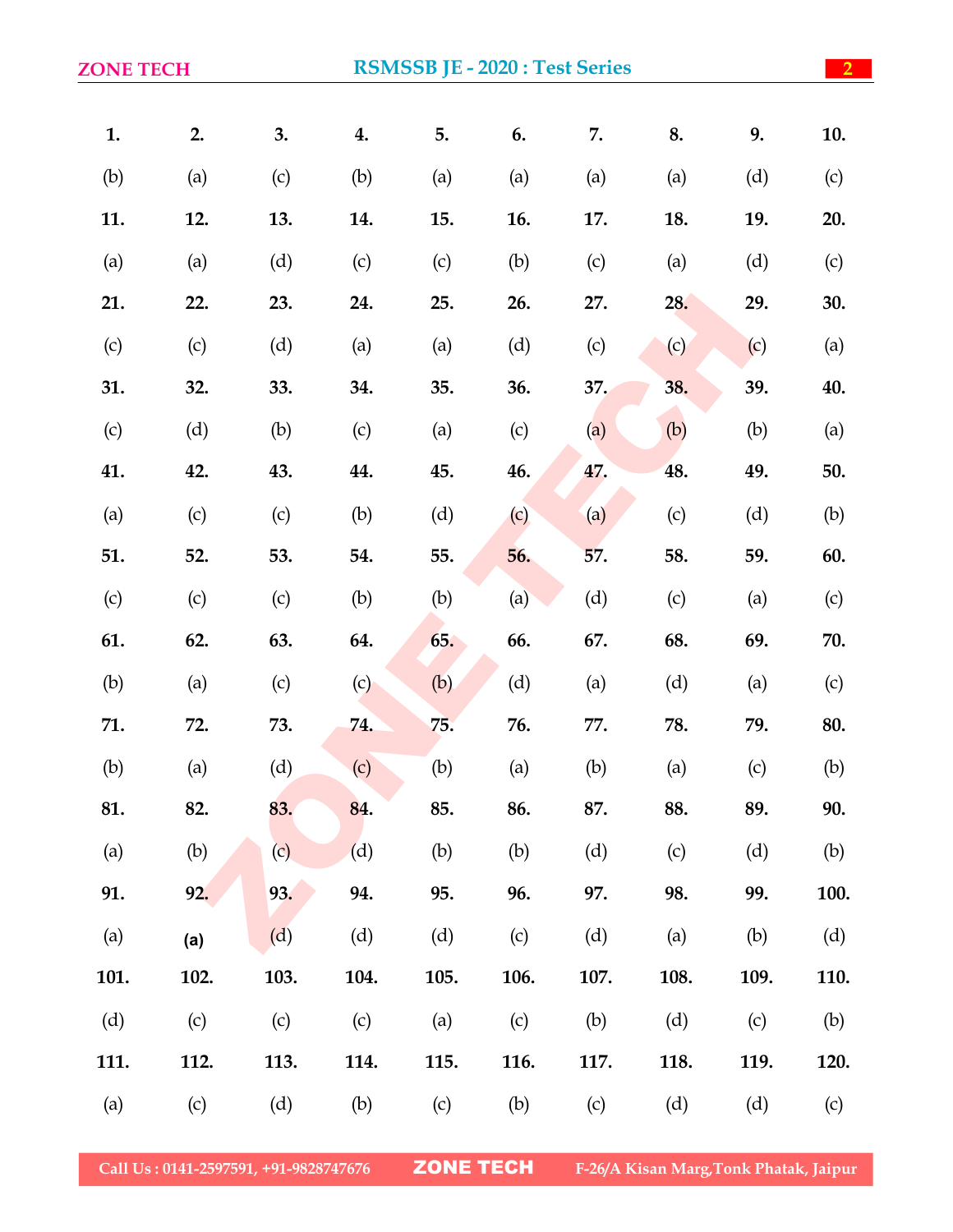$\overline{31}$ . (c)

### 11. (a)

राजस्थान का सर्वाधिक पशुधन (घटते हुए क्रम में) – बकरी (37.95%), > गौवंश > भैंस > भेड़ > ऊँट।

### 14. (c)

मृतप्राय: इस कला को पुनर्जीवित करने का श्रेय कृपालसिंह शेखावत को जाता है जिन्होनें ब्लू पॉटरी को एक विश्व आयाम दिया।

### 16. (b)

कालीबंगा : यहाँ सरस्वती व दृषद्वती नदियों की घाटियों में हडप्पाकालीन विकसित सभ्यता के अवशेष प्राप्त हुए हैं। इन नदियों का वर्तमान स्वरूप घग्घर नदी है।

### 25. (a)

मेवाड प्रजामण्डल–

- माणिक्य लाल वर्मा के प्रयासों से स्थापित (24 अप्रैल,  $1938$ |
- अध्यक्ष—बलवंत सिंह मेहता व उपाध्यक्ष भूरेला<mark>ल</mark> बया को बनाया गया। महामंत्री माणिक्यलाल <mark>वर्मा बने</mark>।

### 26. (d)

बेगूँ किसान आन्दोलन के दौरान 13 जुलाई, 1923 ई. को गोविन्दपूरा में किसानों के सम्मेलन पर सरकार ने गोलियाँ चलवाई जिससे रूपाजी औ<mark>र कृपाजी नामक</mark> दो किसान मारे गये।

### 29. (c)

विद्वानों की ऐ<mark>सी मान्यता है। कि</mark> कत्थक नृत्य की 'हिन्दू शैली' का प्रतिनिधित्व 'जयपुर घराना' ही करता है। जयपुर घराना कत्थक नृत्य शै<mark>ली</mark> का आदिम घराना माना जाता है। जयपुर घराने के कत्थक नृत्य में हाव-भाव, संगीत, मुद्राएँ सभी सरल और ग्राहा होती हैं। जयपुर घराने की वंश–परम्परा पाँच शाखाओं के रूप में पृथक-पृथक गाँव के व्यक्तियों के नाम से विकसित हुई। इन्हीं पाँचों शाखाओं के कथकों को 'जयपुर घराना' के नाम से जाना जाता है। प्रथम 'शाखा-नायक नत्थूलाल, द्वितीय शाखा-गिरधारी लाल, तृतीय शाखा-शंकरलाल, बद्रीप्रसाद, चतुर्थ शाखा-पूर्णराम, पंचम शाखा-भानुजी।

मेडता में जन्में कल्लाजी की चित्तौडगढ जिले में विशेष मान्यता है। चित्तौड के तीसरे साके में अकबर के विरूद्ध लड़ते हुए ये वीरगति को प्राप्त हुए। युद्धभूमि में चतुर्भुज के रूप में दिखाई गई वीरता के कारण इनकी ख्याति चार हाथ वाले लोक देवता के रूप में हुई। इन्हें नागराज का अवतार माना जाता है। Beries<br>  $\frac{3}{4}$  or  $\frac{3}{4}$  or  $\frac{3}{4}$  or  $\frac{3}{4}$ <br>  $\frac{3}{4}$  l fardig ab dired ab farding big direct big ab direct big<br>  $\frac{1}{5}$ l fardig ab direct big ab apple of  $\frac{1}{5}$ <br>
farget ab about  $\frac{1}{5}$  gaing about

### 33. (b)

निडरी नवमी : सर्पो के आक्रमण से बचने के लिए श्रावण नवमी को नेव<u>लों की पूजा की</u> जाती है जिसे निडरी नवमी कहते है।

41. (a)



Let a segment of length  $d_x$ ' situated at 'x' distance above free end

d<sup>x</sup> ( d<sup>x</sup> is very small)

 $\therefore$  Elongation of 'd<sub>x</sub>' segment dueto

$$
p_x^{\dagger} (d\Delta) = \frac{p_x \cdot d_x}{AE}
$$

Axial elongation of bar  $(\Delta) = \int_0^L \frac{(\rho g A x) dx}{\Delta E}$  $\boldsymbol{0}$  $(gAx)dx$ AE  $\int_0^L \frac{(\rho)}{\rho}$ 

$$
\Rightarrow \qquad \Delta = \frac{\rho g L^2}{2E}
$$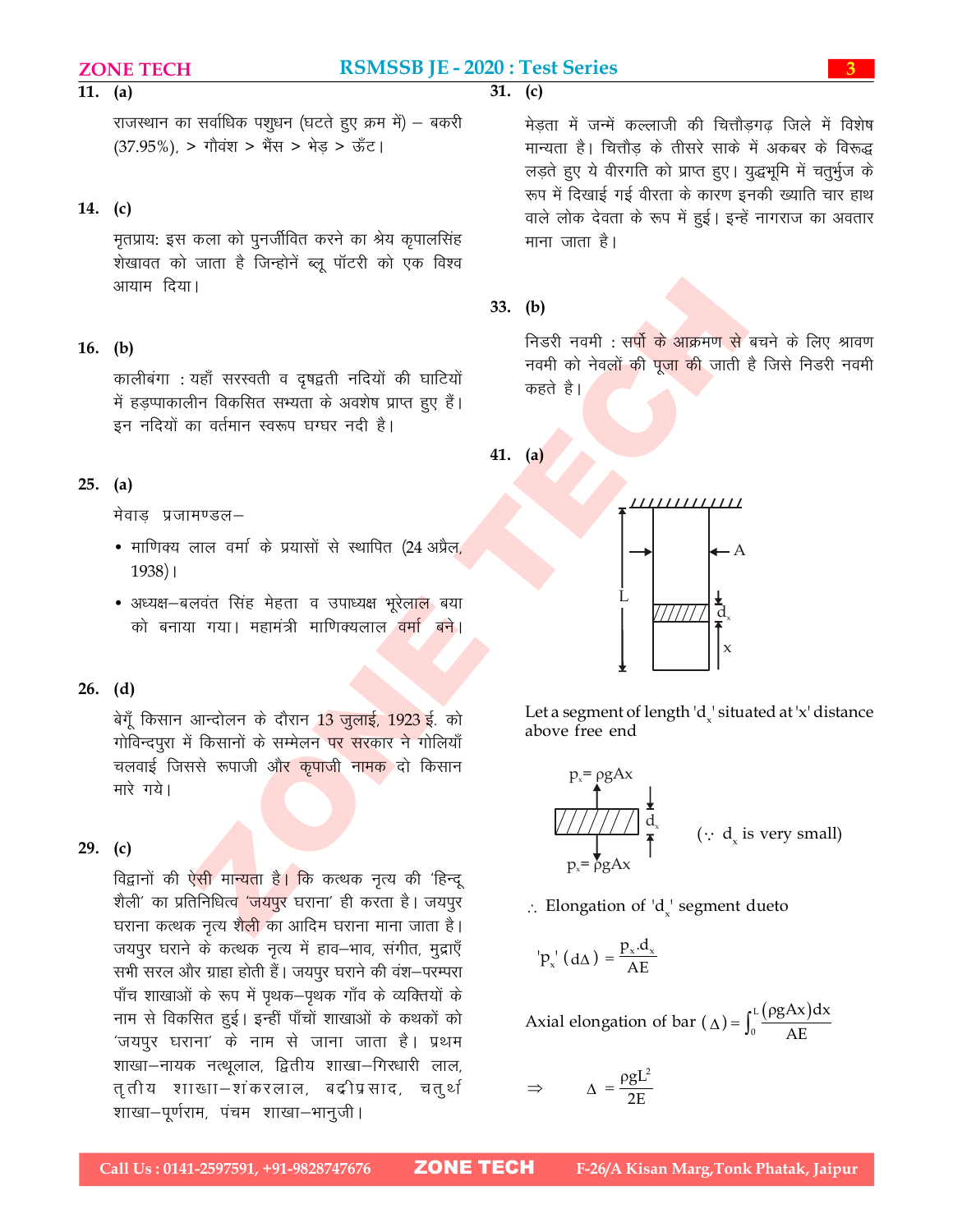$\overline{46.}$  (c)

 $\overline{43.}$  (c)



44. (b)

| 80 kN/m         |  |
|-----------------|--|
|                 |  |
| 3m              |  |
| $\rightarrow$ R |  |

Deflection

$$
\delta = 0
$$

$$
\delta = \delta_{UDL} - \delta_R
$$

$$
\delta = \frac{PL^4}{8EI} - \frac{RL^3}{3EI}
$$

$$
\Rightarrow \qquad \frac{PL}{8} - \frac{R}{3} = 0
$$

$$
\Rightarrow \qquad \frac{80 \times 3}{8} - \frac{R}{3} = 0
$$

$$
\Rightarrow \qquad \frac{R}{3} = 30
$$
  
R = 90 KN

45. (d)



Stress  $\Rightarrow$   $f = \frac{M}{I} \times y$  $\times$ 

since  $\rm M_{max}$  at support and tension at top fibre. So  $f_{\text{max}}$  at support & top fibre.

RSMSSB JE - 2020 : Test Series  
\n46. (c)  
\n36. (d)  
\n37. (a)  
\n38. kN/m  
\n49. (d)  
\n40. (a)  
\n41. (a)  
\n42. (b)  
\n5. (a)  
\n5. (b) 
$$
\frac{w}{\Delta} = \frac{Gd^4}{16} = 40
$$
  
\n $\frac{80 \text{ kN/m}}{3m}$   
\n $\frac{1}{2\sqrt{3}}$   
\n $\frac{1}{2\sqrt{3}}$   
\n $\frac{1}{2\sqrt{3}}$   
\n $\frac{1}{2\sqrt{3}}$   
\n $\frac{1}{2\sqrt{3}}$   
\n $\frac{1}{2\sqrt{3}}$   
\n $\frac{1}{2\sqrt{3}}$   
\n $\frac{1}{2\sqrt{3}}$   
\n $\frac{1}{2\sqrt{3}}$   
\n $\frac{1}{2\sqrt{3}}$   
\n $\frac{1}{2\sqrt{3}}$   
\n $\frac{1}{2\sqrt{3}}$   
\n $\frac{1}{2\sqrt{3}}$   
\n $\frac{1}{2\sqrt{3}}$   
\n $\frac{1}{2\sqrt{3}}$   
\n $\frac{1}{2\sqrt{3}}$   
\n $\frac{1}{2\sqrt{3}}$   
\n $\frac{1}{2\sqrt{3}}$   
\n $\frac{1}{2\sqrt{3}}$   
\n $\frac{1}{2\sqrt{3}}$   
\n $\frac{1}{2\sqrt{3}}$   
\n $\frac{1}{2\sqrt{3}}$   
\n $\frac{1}{2\sqrt{3}}$   
\n $\frac{1}{2\sqrt{3}}$   
\n $\frac{1}{2\sqrt{3}}$   
\n $\frac{1}{2\sqrt{3}}$   
\n $\frac{1}{2\sqrt{3}}$   
\n $\frac{1}{2\sqrt{3}}$   
\n $\frac{1}{2\sqrt{3}}$   
\n $\frac{1}{2\sqrt{3}}$   
\n $\frac{1}{2\sqrt{3}}$   
\n $\frac{1}{2\sqrt{3}}$   
\n $\frac{1}{2\sqrt{3}}$   
\n $\frac{1}{2\sqrt{3}}$ 

T

$$
r = \sqrt{\frac{I}{A}} = \sqrt{\frac{(\pi d^4 / 64)}{(\pi d^2 / 4)}} = \frac{d}{4}
$$

$$
\Rightarrow \frac{l}{(d/4)} = 160
$$

$$
\Rightarrow \frac{l}{d} = \frac{160}{4} =
$$

49. (d)



40

$$
\Rightarrow \frac{\frac{W L^2}{12}}{\frac{W L^2}{24}} = 2
$$

 $\overline{\mathsf{N}}$ N d

16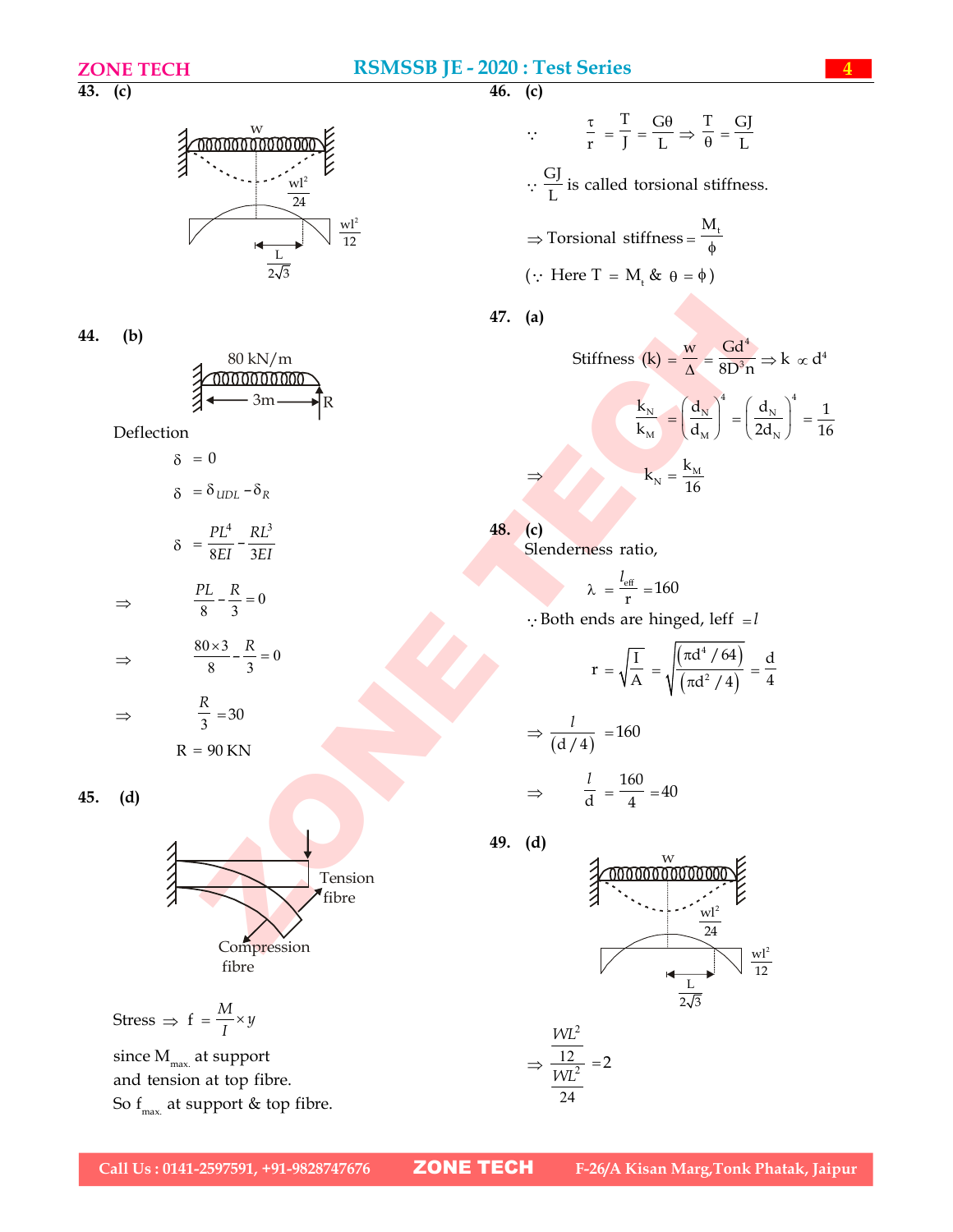### $\overline{50}$ . (b)

Three moment equation is used for determination of unknown moments and forces in statically indeterminate beams.

### 51. (c)



Static indeterminacy of 2–D Rigid frame,  $D_{\rm s} = 3m + r_{\rm e} - 3j - r_{\rm r}$ where  $m = no$ . of members  $= 6$  $r_e$  = total external reactions = 3  $j = no.$  of joints = 6  $r_r$  = released reaction = 0  $\Rightarrow$  D<sub>s</sub> = 3 × 6 + 3 - 3 × 6 - 0  $D_e = 3$ 

52. (c)

$$
M_{bc} = M_{abc} + \frac{2EI}{L} \left( 2\theta_b + \theta_c - \frac{3\Delta}{L} \right)
$$

 $\therefore$  No loading at span 'bc', so  $M_{\text{fbc}} = 0$  $\Lambda = 0$ , L = 8 m

$$
\Rightarrow \qquad M_{bc} = 0 + \frac{2(2EI)}{8}(2\theta_b + \theta_c - 0)
$$

$$
\Rightarrow \qquad M_{bc} = 0.5EI \left(2\theta_b + \theta_c\right) \tag{a}
$$

53. (c)



**Sol.** Condition for no tension is  $\sigma_{\min} = 0$ 

| RSMSSB JE - 2020 : Test Series                                                 | 55.                                 |
|--------------------------------------------------------------------------------|-------------------------------------|
| uation is used for <b>Sol</b> . Condition for no tension is $\sigma_{min} = 0$ |                                     |
| down moments and forces                                                        | $\frac{P}{A} \cdot \frac{M}{Z} = 0$ |
| $\frac{P}{A} = \frac{M}{Z}$                                                    |                                     |
| $\frac{P}{I} = \frac{P}{A}$                                                    |                                     |
| $\frac{P}{I} = \frac{P}{32}$                                                   |                                     |
| $\frac{P}{I} = \frac{P}{32}$                                                   |                                     |
| $\frac{P}{I} = \frac{P}{I}$                                                    |                                     |
| $\frac{P}{I} = \frac{P}{I}$                                                    |                                     |
| $\frac{P}{I} = \frac{P}{I}$                                                    |                                     |
| $\frac{P}{I} = \frac{P}{I}$                                                    |                                     |
| $\frac{P}{I} = \frac{P}{I}$                                                    |                                     |
| $\frac{P}{I} = \frac{P}{I}$                                                    |                                     |
| $\frac{P}{I} = \frac{P}{I}$                                                    |                                     |
| $\frac{P}{I} = \frac{P}{I}$                                                    |                                     |
| $\frac{P}{I} = \frac{P}{I}$                                                    |                                     |
| $\frac{P}{I} = \frac{P}{I}$                                                    |                                     |
| $\frac{P}{I} = \frac{P}{I}$                                                    |                                     |
| $\frac{P}{I} = \frac{P}{I}$                                                    |                                     |
| $\frac{P}{I} = \frac{P}{I}$                                                    |                                     |
| $\frac{P}{I} = \frac{P}{I}$                                                    |                                     |
| $\frac{P}{I} = \frac{P}{I}$                                                    |                                     |
| $\frac{P}{I} = \frac{P}{I}$                                                    |                                     |
| $\frac{P}{I} = \frac{P}{I}$                                                    |                                     |
| $\$                                                                            |                                     |

 $\therefore$  Diameter of core = 2  $\times$ 8  $=$ 4  $=0.25D$ 

56. (a)

e

Oven drying method is more accurate method because in this method temperature remains in control.

58. (c)

$$
w = \frac{W_w}{W_d} \times 100 = \frac{W - W_d}{W_d} \times 100
$$
  
W = 320 - 260 = 60  
W<sub>d</sub> = 310 - 260 = 50  

$$
w = \frac{60 - 50}{50} \times 100 = 20\%
$$

### 59. (a)

ZONE TECH  $DOF = 4$  DOF = 3 granular material for particle size analysis by Wet sieving is a procedure used to evaluate particle size distribution or gradation of a granular material. It's also used to prepare a removing fines that may impede the separation process. It is based on stokes's law.

60. (c)

According to IS 1498 : 1970

| Liquid<br>Limit | Plasticity<br>Index | Shrinkage<br>Index | Free<br><b>Swell</b> | Degree of<br>Expansion |
|-----------------|---------------------|--------------------|----------------------|------------------------|
| $20 - 35$       | < 12                | < 15               | < 50                 | Low                    |
| $35 - 50$       | $12 - 23$           | $15 - 30$          | $50 - 100$           | Medium                 |
| $50 - 70$       | $23 - 32$           | $30 - 60$          | $100 - 200$          | High                   |
| $70 - 90$       | > 32                | > 60               | > 200                | Very high              |

or D<sub>K</sub> = 3j - R<sub>e</sub> + r<sub>r</sub> = 3 × 4 – 5 + 1 = 8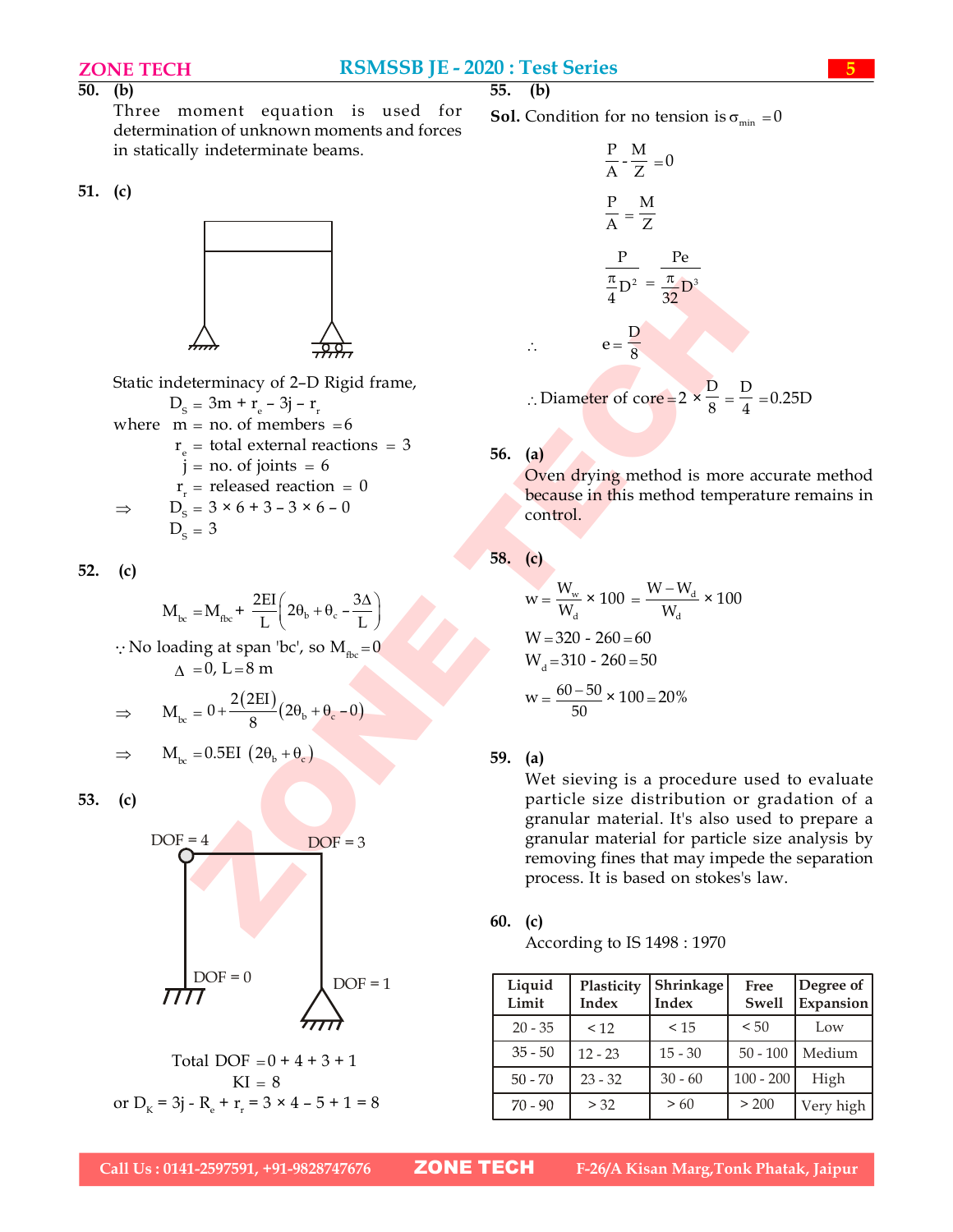### 61. (b)

$$
S_{\scriptscriptstyle Y}^{}+S_{\scriptscriptstyle R}^{}=n
$$

$$
n = \text{Porosity}
$$

 $S_v = n - S_R$ 

So specific yield is always less than porosity

### 62. (a)

Compaction is a process of rearragement of soil particles by dynamic pressure in which air is decreased from the soil. In this whole process S  $\leq 1$ .

### 63. (c)

Determination of coefficient of consolidation

Several methods are available for obtaining  $C_{\nu}$ These methods compare characteristic features of the theoretical time factor, T, and the degree of consolidation, U, relationship with timecompression data obtained in the laboratory.

The square roof of time-fitting method (root t method) proposed by Taylor (1948) and the logarithm of time-fitting method (log t method), also called casagrande's method, are the msot widely used methods in practice and are considered as standard methods.

### 64. (c)

Shear strength  $q = 2C$ 

65. (b)

|                       |                       |         | Clause no $37.1.1$  |
|-----------------------|-----------------------|---------|---------------------|
| <b>Grade of Steel</b> | $x_{\text{u max}}$ /d |         |                     |
| Fe 250                | 0.53                  | 71. (b) |                     |
| Fe 415                | 0.48                  |         | Flat slab is called |
| Fe 500                | 0.46                  |         | head are omitted    |
|                       |                       |         | and also loads ai   |

### 66. (d)

| <b>Grade of Concrete</b> | Grades                             |                         |
|--------------------------|------------------------------------|-------------------------|
| Ordinary concrete        | M <sub>10</sub> to M <sub>20</sub> | $e_{\min}$ = greater of |
| Standard concrete        | M25 to M55                         |                         |
| High strength concrete   | <b>M60</b> to M80                  | $=20$ mm                |

Note: IS 456 : 2000 specifies 7 grades of standard concrete (M25 to M55) whereas revised ammendment of IS 456 : 2000

(Ammendment, may 2013) specifies 8 grades of standard concrete (M25 to M60).

## 67. (a)

The concept of locating neutral axis in a reinforced concrete flexural member as centroidal axis is applicable in working stress method but not in limit state method. Because WSM assumes that concrete is elastic and bond between steel & concrete is perfect within elastic limit of steel.

| y dynamic pressure in which air is<br>from the soil. In this whole process S      |     | method but not in limit state method. Because<br>WSM assumes that concrete is elastic and bond<br>between steel & concrete is perfect within elastic<br>limit of steel. | $\mu$ order and to applicable in working stress |
|-----------------------------------------------------------------------------------|-----|-------------------------------------------------------------------------------------------------------------------------------------------------------------------------|-------------------------------------------------|
| tion of coefficient of consolidation<br>thods are available for obtaining $C_{v}$ |     | 68. $(d)$                                                                                                                                                               |                                                 |
| nods compare characteristic features<br>retical time factor, T, and the degree    |     | Angle of bend                                                                                                                                                           | Anchorage value                                 |
| dation, U, relationship with time-                                                |     | $45^{\circ}$                                                                                                                                                            | $4\phi$                                         |
| on data obtained in the laboratory.<br>e roof of time-fitting method (root t      |     | (Standard bend) 90°                                                                                                                                                     | $8\phi$                                         |
| roposed by Taylor (1948) and the                                                  |     | $135^\circ$                                                                                                                                                             | $12\phi$                                        |
| of time-fitting method (log t method),<br>casagrande's method, are the msot       |     | (Standard hook) 180°                                                                                                                                                    | $16\phi$                                        |
| ed methods in practice and are<br>as standard methods.                            | 69. | (a)<br>Development length $(L_d) = \frac{0.87f_y \phi}{4\tau_{tot}}$                                                                                                    |                                                 |
| $C = 50$ kPa<br>$q = 2C$<br>ıgth                                                  |     |                                                                                                                                                                         |                                                 |
| $q = 2 \times 50 = 100$ kPa                                                       |     | 70. (c)                                                                                                                                                                 |                                                 |
|                                                                                   |     | IS-456 permits maximum 30% redistribution of<br>moments in statically indeterminate beams.<br>Clause no 37.1.1                                                          |                                                 |
| de of Steel<br>$x_{\text{u max}}/d$                                               |     |                                                                                                                                                                         |                                                 |
| 0.53<br>Fe 250                                                                    |     | 71. (b)                                                                                                                                                                 |                                                 |
| 0.48<br>Fe 415<br>0.46<br>Fe 500                                                  |     | Flat slab is called flat plate if drop and column<br>head are omitted and span of slab is not large                                                                     |                                                 |
|                                                                                   |     | and also loads are not excessive.                                                                                                                                       |                                                 |

Development length 
$$
(L_d) = \frac{0.87f_y \phi}{4\tau_{bd}}
$$

### 70. (c)

### 72. (a)

Grades  
\n
$$
e_{\min} = \text{greater of } \begin{cases} \frac{L}{500} + \frac{D}{30} = \frac{3000}{500} + \frac{300}{30} = 16 \text{ mm} \\ 20 \text{ mm} \end{cases}
$$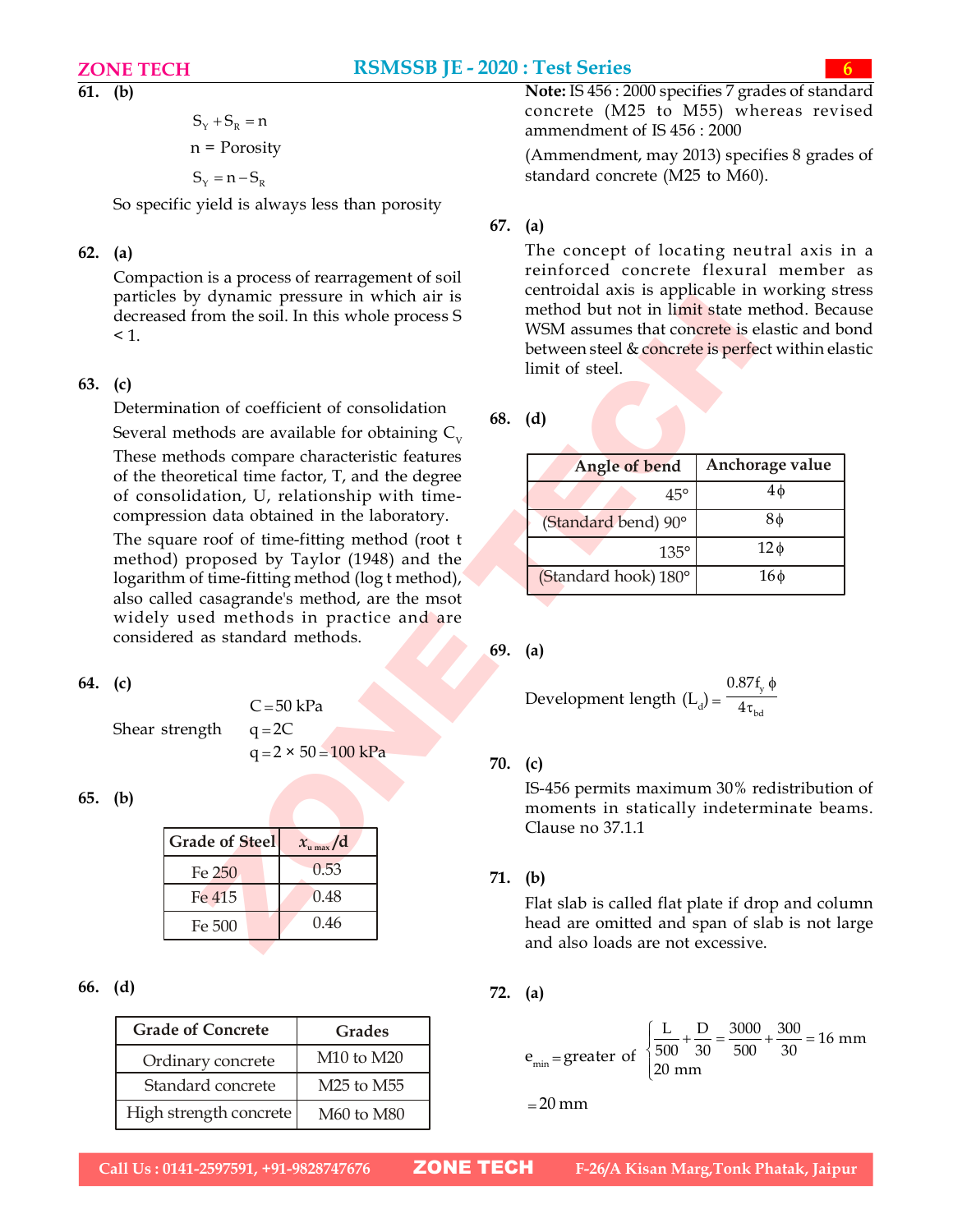### 73. (d)

Vegetation will cause problem of oxidation due to presence of organic matter that's why formation of cracks take place which reduces the net area so load carrying capacity decreases and due to cracks environmental impacts is also increases which leads decay of stones.

### 74. (c)

Tri-calcium aluminate is reacts very fast with after and may lead to immediate stiffening of the paste. This process is known as flash set. Gypsum is added to cement to prevent such a fast reaction.

### 75. (b)

The specification for Lime for Whitewash shall conform to IS 712 : 1984 as given below.

Classification

Building limes shall be classified as follows.

Class A - Eminently hydraulic lime used for structural purposes.

Class B - Semi-hydraulic lime used for masonry mortars, lime concrete and plaster undercoat. Class C - Fatlime used for finishing coat in plastering, whitewashing, composite mortars,

# 77. (b)

etc.

As per IS 1200

### Surface Dressing :-

may lead to immediate stiffering of<br>
a comparison of the state in the parameter of the numerial state of the comparison<br>
This process is known as flash set.<br>
and shear a stresses shall never exceed the<br>
comparison of Line Trimming of natural ground, excavated surface and filled up area to remove vegetation and/or small inequalities not exceeding I50 mm deep shall be described as surface dressing and measured in square metres.

### Rough Excavation :-

Excavation not requiring dressing of sides and bottom and reduction to exact levels, such as winning earth from borrow pits, hillside cutting, etc. shall be described as rough excavation and measured in cubic metres

### Surface Excavation :-

Excavation exceeding 1.5 m in width as well as 10 m<sup>2</sup> on plan but not exceeding 300 mm in depth shall be described as 'surface excavation' and measured in square metres.

### Excavation Over Area :-

Excavation exceeding 1.5 m in width as well as 10 m<sup>2</sup> on plan, and 300 mm in depth shall be described as excavation over areas and measured in cubic metres

The horizontal distance between the vertical joints in successive courses is termed as lap in brick masonry and for a good bond it should be one fourth of the length of a brick.

### 81. (a)

Rolled steel tubes are referred by their outer diameter.

### 82. (b)

Stress lemination in fatigue:

- The maximum (absolute) value of the normal and shear stresses shall never exceed the elastic limit  $(f_y, \tau_y)$  for the material under cyclic loading.
- The maximum stress range shall not exceed

1.5f<sub>y</sub> for normal stresses and  $1.5f_y/\sqrt{3}$  for the shear stress under any circumstance.

### 83. (c)

Gusset plates are subjected to direct, flexural and shear stresses.

85. (b)

As per IS 12843 : 1989 table no. 1

### 87. (d)

Purlins are place at the panel so as to avoid bending moment in rafter.

### 91. (a)

P = pgh  
0.15 × 10<sup>6</sup> = 1000 × 9.81 × h  
h = 
$$
\frac{0.15 \times 10^6}{1000 \times 9.81}
$$
h = 15.2 m

### 93. (d)

Potential function

$$
\phi = \frac{m}{2\pi} l \, n \, r
$$

### 94. (d)

When at rest energy = mgh and falling through the height h

$$
mgh = \frac{1}{2}mv^2
$$
  

$$
v^2 = 2 gh \implies v = \sqrt{2gh}
$$